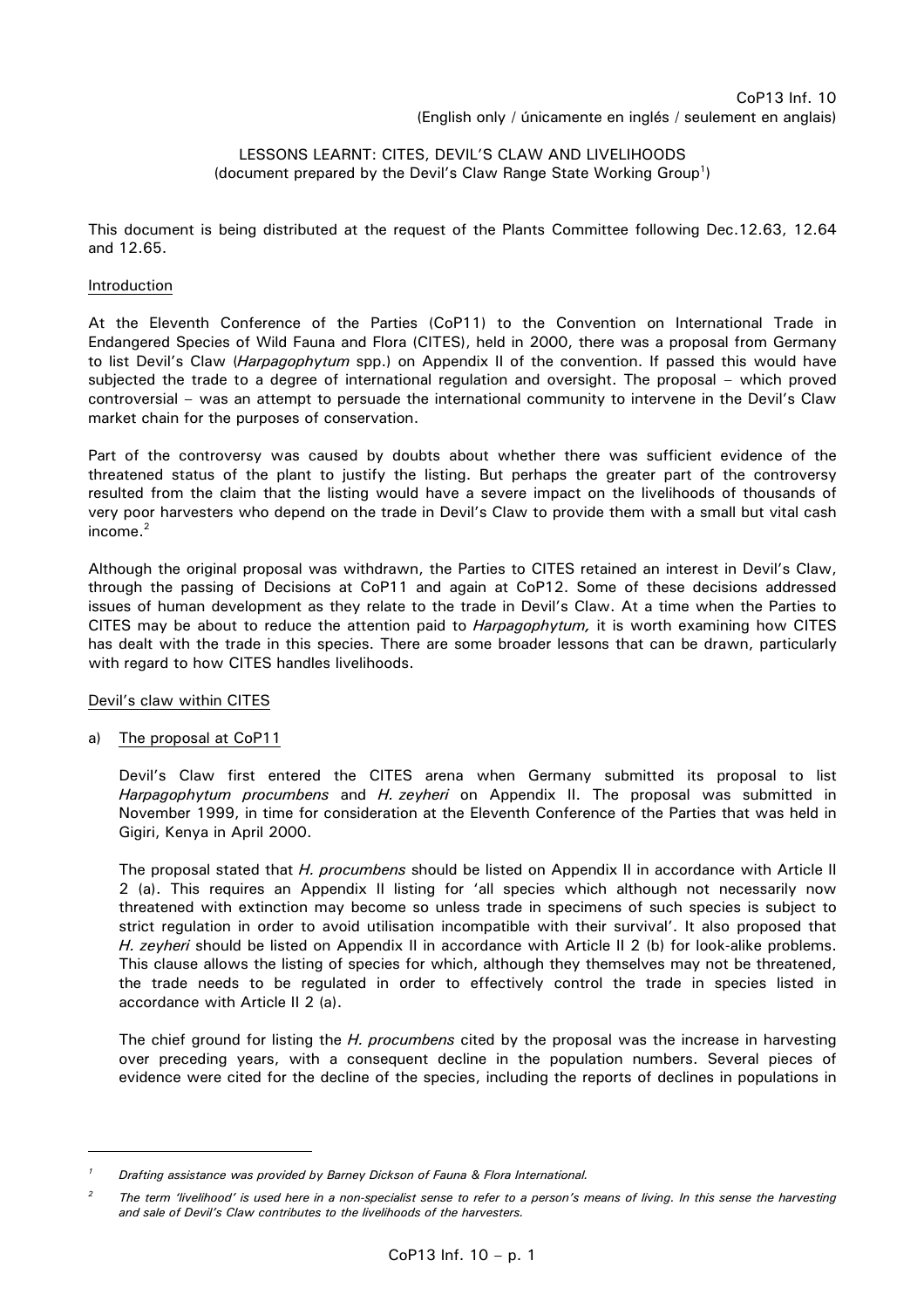communal areas<sup>3</sup> where harvesting was known to be taking place and the smaller size of root slices entering the trades, indicating that the larger, older plants were no longer so plentiful. Moreover, the proposal painted a picture of rising demand leading to a further increase in exploitation which, it was predicted would have 'an increasingly severe impact on the wild population' (CITES Prop 11.60). The conclusion was that 'With an increase in demand and thus exploitation, one can therefore expect the trade to become a major threat to the survival of *H. procumbens*.' (CITES Prop 11.60).

 Resolution Conf 9.24 sets out the detailed criteria for listing species on the Appendices and outlines the required format of listing proposals. Quite consistently with this resolution, Germany's proposal did not refer to the livelihoods of the harvesters of *Harpagophytum*, the role that harvesting plays in their livelihoods or the possible impact on them of an Appendix II listing.

 TRAFFIC, the wildlife trade monitoring network, in its recommendations on the proposals, judged that both species satisfied the relevant criteria for inclusion in Appendix II and it recommended acceptance of the proposal (TRAFFIC Network, 2000). The CITES Secretariat, in its provisional assessment of the proposals, also supported Germany's proposal (Convention on International Trade in Endangered Species of Wild Fauna and Flora, 2000).

 The tenor of the debate changed significantly when, in the run-up to CoP11, CRIAA SA-DC (a Namibian NGO that works with harvesters), circulated a petition urging the rejection of the proposal (Anon n.d.). At CoP11 this was supported by governments and non-state actors, particularly from southern Africa.

 The main point made in the petition was that listing the species on Appendix II 'will do enormous harm to tens of thousands of extremely poor rural harvesters'. This would happen because the listing would send 'a wrong and negative message to the market about a safe, effective and abundant herbal remedy'. The reasoning was that the listing would cause a drop in demand leading to a disastrous loss of income for harvesters who had few other livelihood opportunities. The petition queried the empirical evidence for the proposal and claimed that 'There is no scientific basis that *Harpagophytum* is endangered'. It noted that the listing would encourage the commercial cultivation of the plant that, if successful, would further marginalize the harvesters on whose traditional knowledge the trade was based.

 While, as has already been noted, the criteria for listing species on Appendix II made no reference to the livelihoods of those affected by the listing, the issue was at the forefront of the petition. In an email response that was widely circulated at the time, the head of Germany's Scientific Authority for Plants accepted the importance of the human dimension. He stated that 'our overall aim is the sustainable and long-term utilisation of the species to the financial benefit of local harvesters which by this will have an incentive to conserve the plant and its ecosystem' (Schippmann 2000). He shared the concerns about the effects of the development of commercial cultivation.

 Despite this defence, the range states also made clear their opposition to the proposal and Germany withdrew it before it was put to a vote. Undoubtedly, the questions that had been raised about whether the plant was as threatened as Germany suggested played a part in this. The Parties did, nevertheless, pass two 'Decisions' which meant that despite the fact that *Harpagophytum* species were not listed on the CITES appendices, the Parties formally retained their interest and involvement in the issue. These decisions were designed to generate information about the biological and trade status of the plant rather than about the livelihoods of the harvesters. The first decision (Decision 11.63) was directed to the Parties and called on range and importing states to 'submit to the Secretariat all available information concerning the trade, management and biological status of *Harpagophytum* species and regulatory measures applying to them'. The second decision (Decision 11.111) required the Plants Committee to prepare a report based on this information in time for the Twelfth Conference of the Parties.

*<sup>3</sup> In southern African the expression 'communal area' refers to land to which rural residents have access for the use of the land and its natural resources, although ownership is vested in the state. See, for example, Jones, 1998.*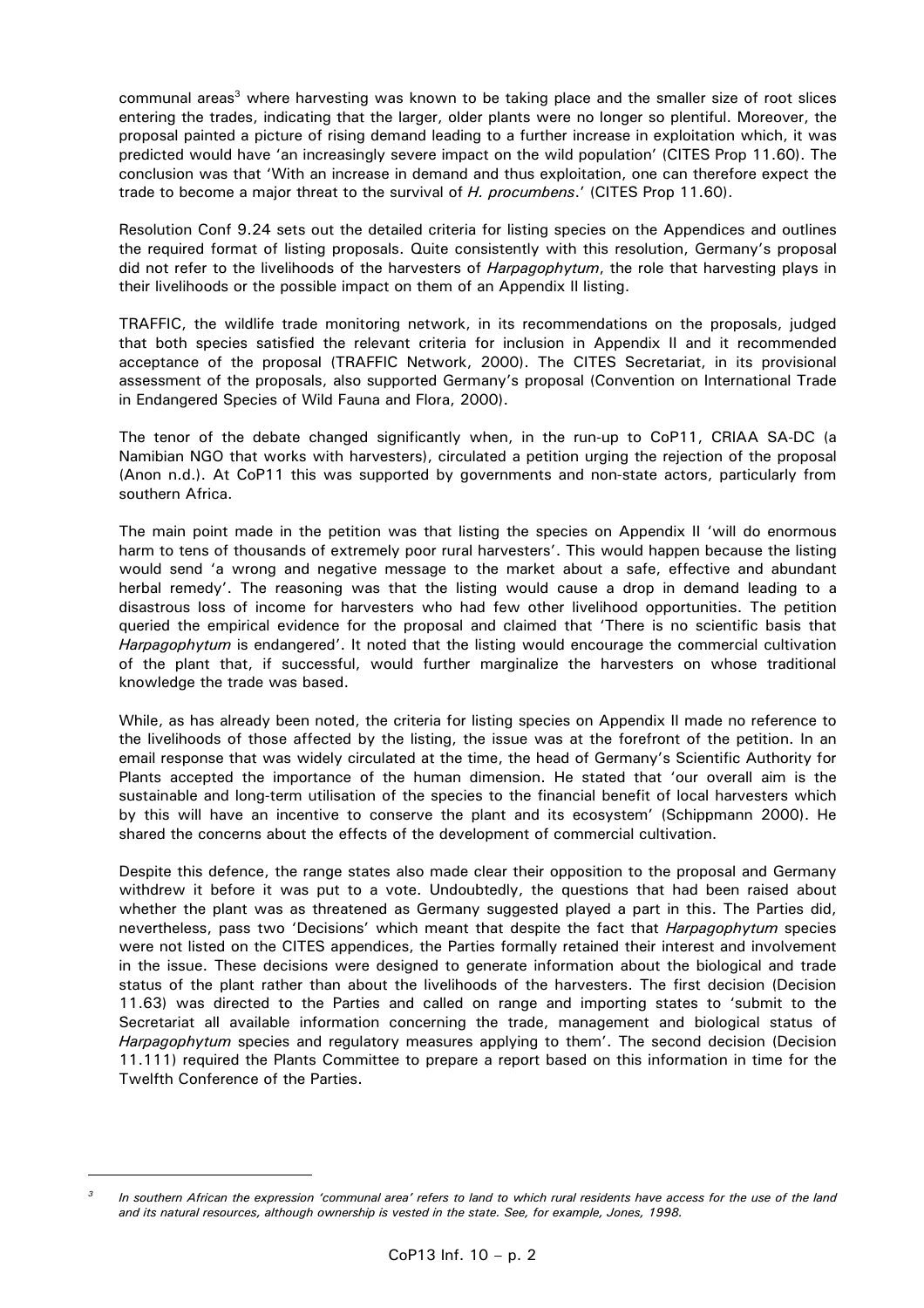## b) Postscript to CoP11

 Although Germany's proposal was withdrawn the view was subsequently put that even the *consideration* of the proposal had had a negative impact on livelihoods (Lombard and du Plessis, 2003). The authors claimed that the proposal, although withdrawn 'had immediate and measurable short-term impacts (some of which are likely to be medium or long-term effects)'. Two effects, in particular, were singled out. First, in 2000, there was a drop in exports from Namibia of around 230 tonnes, compared to 1999. It was said that this could have 'led to some 3,500 fewer harvesters earning an average of N\$480 (US\$48) in 2000'. The authors attribute this drop to the discussion at CITES. They cite conversations with private sector representatives, who saw the listing on CITES as presenting a serious commercial risk. This perception led to reduced demand for Devil's Claw or, perhaps, stockpiling prior to the CITES meeting. The second consequence that was said to result from the consideration of Germany's proposal was an accelerated drive towards commercial cultivation.

#### c) Devil's Claw and CITES after CoP11

 In accordance with Decision 11.111 a report on Devil's Claw was prepared under the auspices of the Plants Committee and presented to the Twelfth meeting of the committee in Leiden in May 2002 (Raimondo and Donaldson, 2002). Consistent with the wording of Decision 11.111, the report did not examine the livelihoods aspect of the trade in Devil's Claw, although it did briefly mention the exploitation of marginalized harvesters (Raimondo & Donaldson, p.16). Instead it focused on the trade, management and biological status of *Harpagophytum*. The authors concluded that despite the additional information that they had gathered, the overall population status of the plant was still unknown. They said that the available information suggested that it would not be classified as threatened using the Red List criteria of IUCN The World Conservation Union. They noted that the main threat was from over-harvesting, but that there were many areas where it was not harvested at all. They also highlighted some of the inconsistencies in the available trade data.

 At the Leiden meeting consideration was given to promoting sustainable management of the resource and equity in the international trade. Of the four recommendations that were issued from the meeting regarding Devil's Claw, three were subsequently adopted – with almost unchanged language – at CoP12, held in Chile in November 2002. Thus the Parties continued to retain an interest in Devil's Claw, despite the fact that it was not listed on the Appendices. Of these three Decisions, two dealt with socio-economic aspects of the trade. Decision 12.64 called on range states and importing states to 'negotiate with the devil's claw industry to obtain support for management programmes that promote sustainable use and the development of communities that are managing the resource'. Decision 12.65 urged range states to 'explore how processes and mechanisms in other international treaties can be used to provide support for sustainable resource use and fair trade'. Both decisions state that the Parties can request support from CITES bodies in this work. The change in emphasis from the decisions made at CoP11, towards a focus on promoting sustainable use, community development and fair trade, represents a significant shift towards a concern with the human development aspects of the trade in Devil's Claw.

 Nevertheless, in practice the impact of Decisions 12.64 and 12.65 does not seem to have been great. When the range states reported on the implementation of these decisions at the Thirteenth and Fourteenth meetings of the Plants Committee, while it was clear that the range states were undertaking significant work in promoting sustainable use and community development, the role of CITES bodies in assisting them was not great. This lead to a recommendation from the *Harpagophytum* range state meeting at the Fourteenth meeting of the Plants Committee that no further CITES decisions in this area were needed.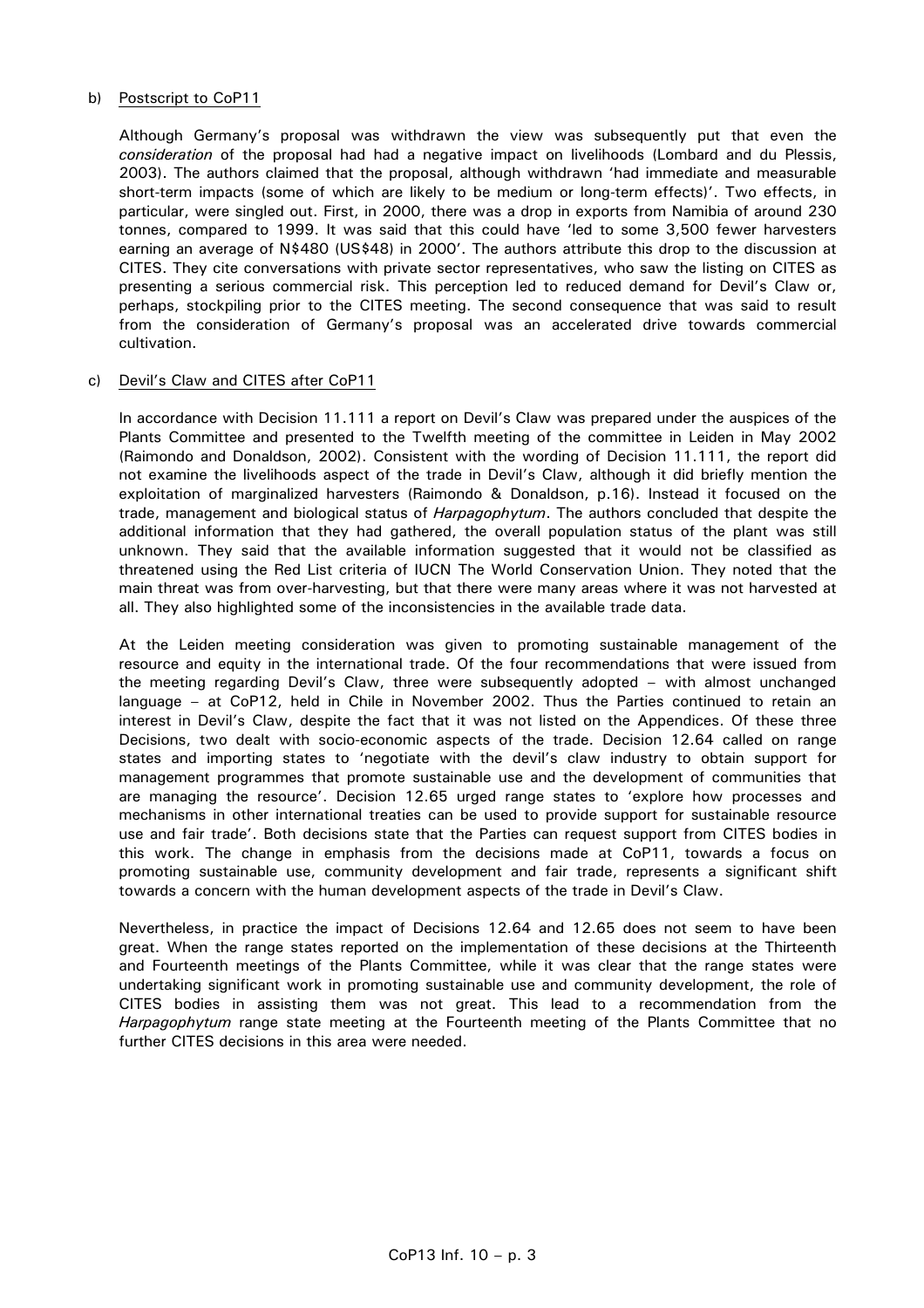## Lessons

At the centre of the treatment of Devil's Claw within CITES there was a disjunction or mismatch. On the one hand, the Parties paid significant attention to the livelihood aspects of the trade in Devil's Claw. Concerns about livelihoods influenced how the Parties viewed the original listing proposal and the decisions that were passed at CoP12.<sup>4</sup> On the other hand, the formal listing criteria make no provision for the consideration of livelihood issues.

This disjunction helps to explain the controversy at CoP11 when the proposal to list *Harpagophytum* spp. on Appendix II was first introduced. Some of the controversy might have been avoided if the proponent had engaged in more thorough consultations with the stakeholders in the range states at an earlier stage. Indeed, this is one of the lessons of the Devil's Claw case. But even if there had been more consultation the mismatch between the formal listing criteria and the actual concerns of Parties would have remained.

A mismatch of this sort is not conducive to either transparent or consistent decision-making. Thus, one of the chief lessons from the treatment of Devil's Claw within CITES is that there is a case for Parties to adjust the CITES decision-making mechanisms to allow them to address livelihood issues in an explicit and consistent way. A failure to address livelihood issues in a case such as this is likely to undermine the achievement of conservation goals. Moreover, as long as CITES fails to address the impact of its decisions on the livelihoods of the very poor, it may be that some species will not be listed on Appendix II because of concerns about livelihoods.

The way in which CITES addresses livelihood issues is important. In the example of Devil's Claw there was a concern about the impact of an Appendix II listing on the livelihoods of the very poor harvesters. One way to address this concern in a systematic way would be to have a requirement that CITES listing decisions (and perhaps other measures) should avoid negative impacts on the livelihoods of the very poor. An advantage of this requirement is that it acknowledges that the primary concern of Parties to CITES (*qua* Parties to CITES) may be to ensure that no wild species is subject to unsustainable exploitation for international trade. What the proposed requirement entails is that, in pursuing this primary goal, there should not be a negative impact on the livelihoods of the very poor. It constitutes a constraint on the way in which Parties to CITES pursue their conservation goal.

In order to ensure that this requirement is satisfied, two things are necessary. First, the Parties must be aware of the potential impacts of CITES measures on the very poor and second, they should then avoid adopting measures that have a negative impact. With regard to the first, it might be proposed that, in relation to listing decisions, proposals to add species to (or remove them from) CITES Appendices should include information on the effect, if any, of the proposed change on the livelihoods of the very poor. This option is similar to one put forward by Roe and her co-authors (Roe *el al*., 2002) where they apply it not just to listing decisions but also to significant trade reviews. If such an option was adopted it would be necessary to specify the type of information that is needed, bearing in mind the possible difficulties of acquiring such information and the limited resources of many CITES Management and Scientific Authorities.

Once the information has been presented the second and decisive step is to ensure that the adopted measures do not have a negative impact on the livelihoods of the very poor. Putting these two steps into practice is likely to require some care and it may be that a more thorough investigation is necessary to prepare proposals that build on the lessons learnt from CITES engagement with Devil's Claw.

*<sup>4</sup> These concerns were consistent with a number of other commitments and statements – not specifically related to Devil's Claw – made by the Parties and others involved in CITES. For example: Resolution Conf 8.3 recognises that commercial trade in wild species may be beneficial to the development of local people; the Strategic Vision Through 2005, which sets out the primary conservation goal of the treaty, also notes that the trade in wild species can make a contribution to sustainable development; and in his opening remarks to the 2002 Conference of the Parties, the Secretary General of CITES suggested that the key to overcoming the low priority given to the convention by some Parties was by increasing public awareness of its importance in sustainable development and poverty alleviation.*